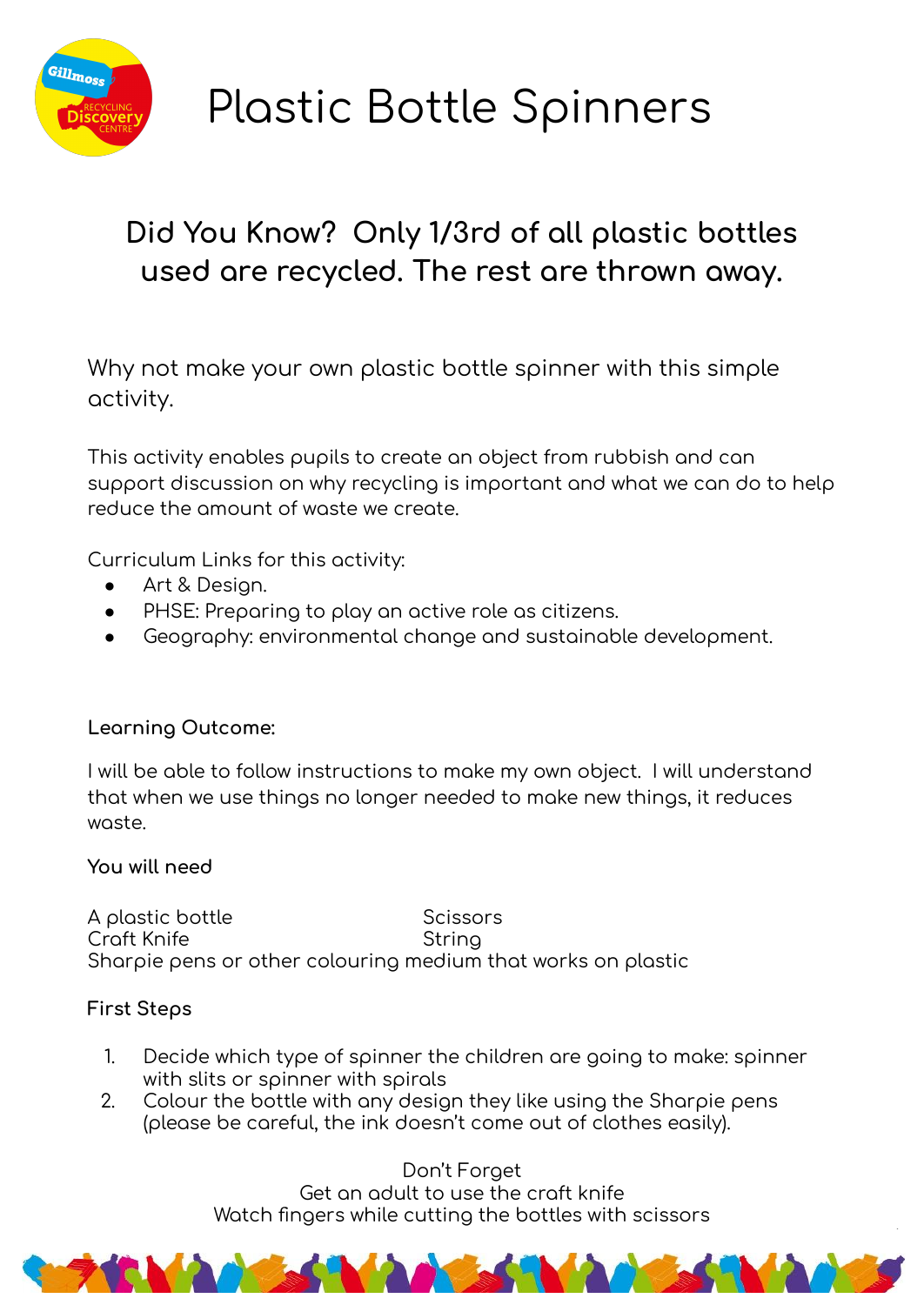

### Plastic Bottle Spinner With Slits

Decorate your bottle - you don't need to go all the way to the  $\mathbf{1}$ . top or bottom with your design.

 $2.$ Using the craft knife make a small downwards slit at the top of your design. Go all around the bottle making slits. GET AN ADULT TO HELP AND WATCH YOUR FINGERS!





3. Using scissors, cut down from each slit along the length of your bottle leaving a good 5cm at the top and bottom.

 $\overline{4}$ . When all the slits have been made, push the bottle down forcing the strips out from the bottle.



5. Make a crease in each strip.

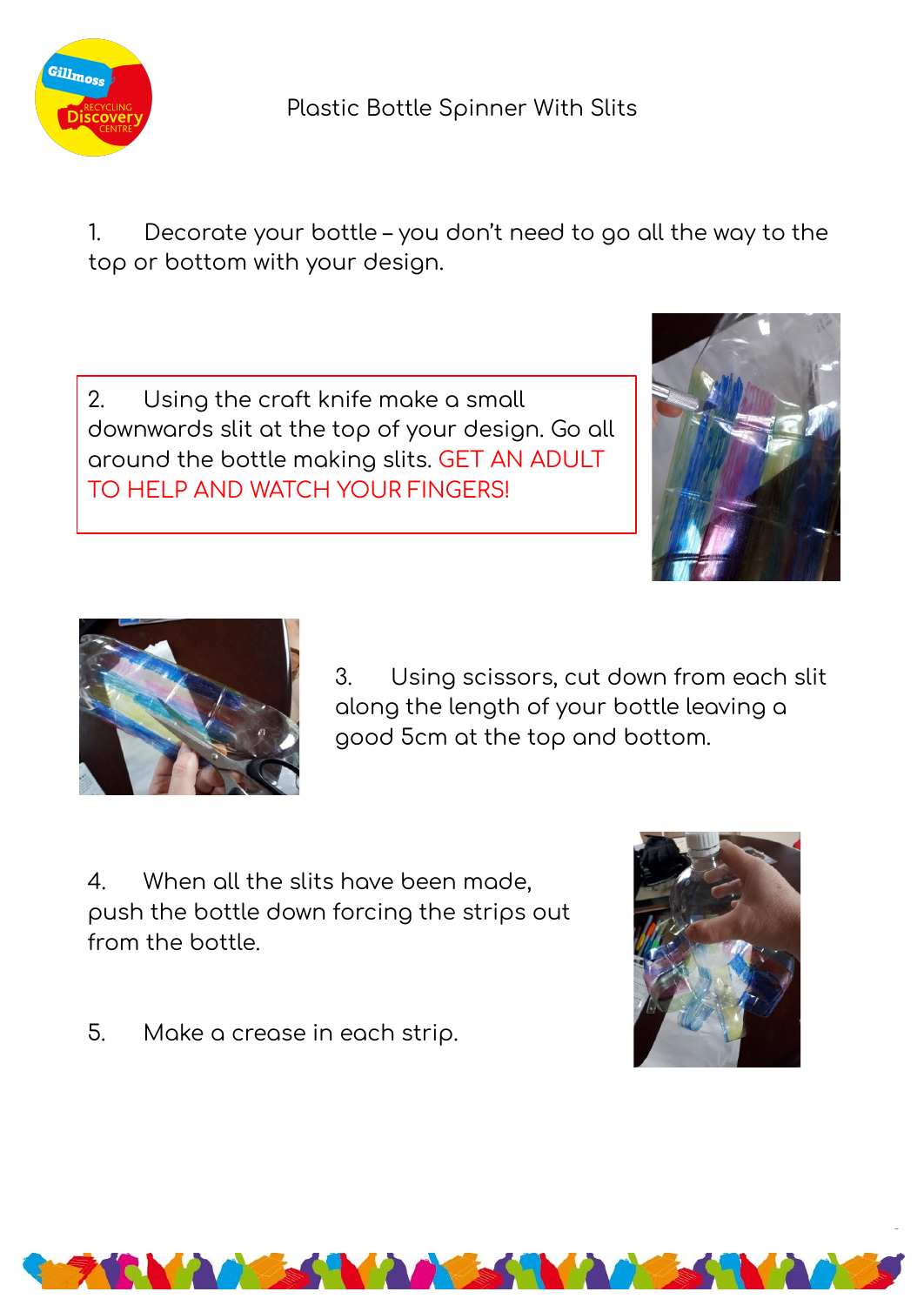

Now comes the tricky bit: making the strips so they catch the 6. wind.

This is done by making a 45 degree crease at the top and bottom of each strip. Make sure that the top crease and bottom crease are in opposite directions.







 $7.$ Make a hole in the lid and push some string through. Tie a knot in the string and you are ready to go.

Hang it up and watch it spin. 8.